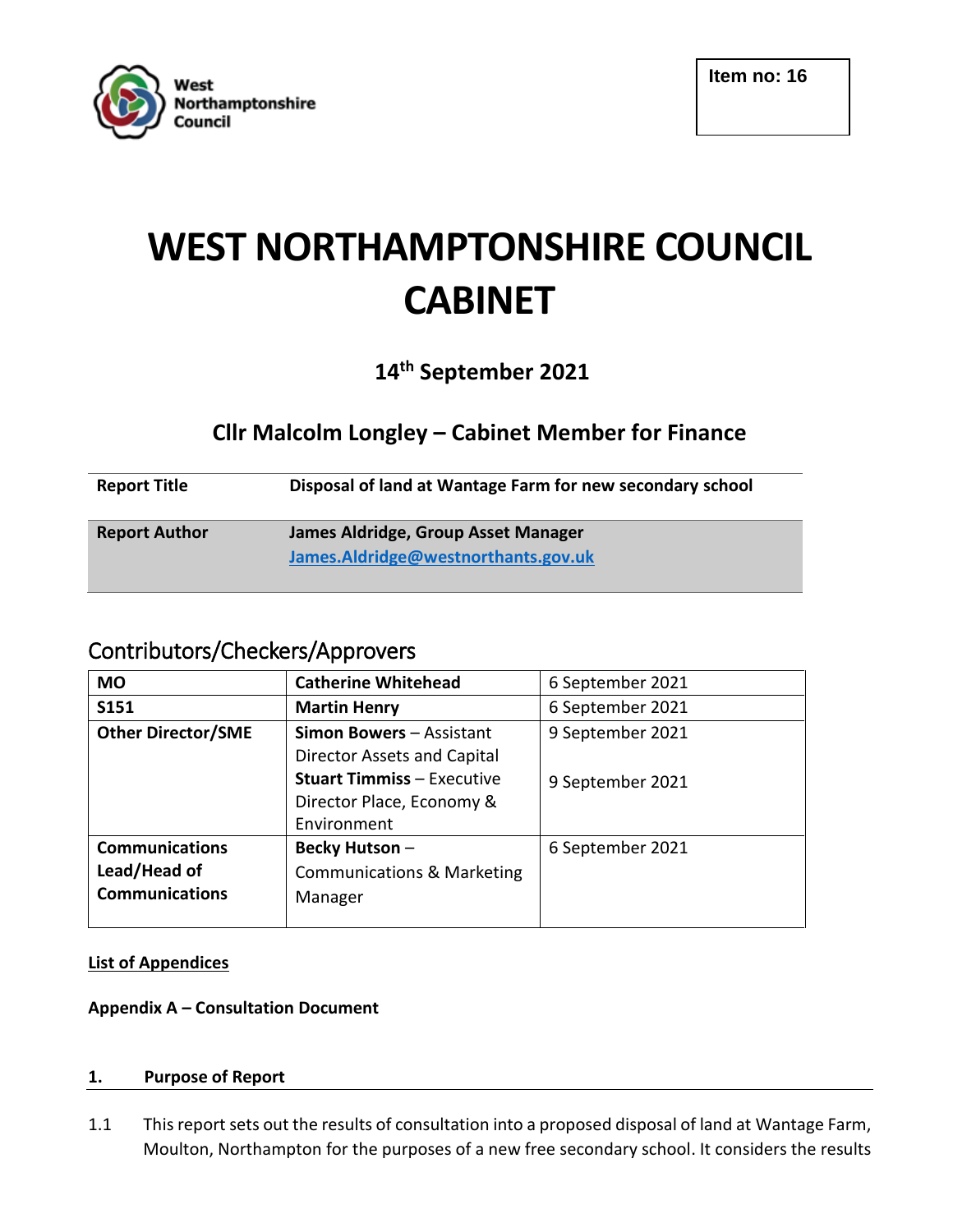and seeks authority to enter into an Agreement for Lease (AfL) which would result in grant of a 125-year lease to the academy trust subject to planning permission being granted.

#### **2. Executive Summary**

- 2.1 There is a significant need for secondary school places in northern Northampton. Practically, this needs to be addressed through the provision of a new school no later than the 2023/24 academic year (that is, by September 2023). Unless a planning application is made in the near future, and construction work commences next year, it is unlikely a new school will be available in time.
- 2.2 The DfE is willing to fund the £25 million cost of constructing the new school. This is a result of a successful bid by the Northampton School for Boys (NSB) Trust. (For clarity, the school will be coeducational.) Consultation by the trust found strong support for a new school. The new school would be managed by NSB Trust. NSB is an 'Outstanding' school with great vision, values and quality, with appreciation of working within a community
- 2.3 The DfE has evaluated potential sites and concluded this is the most suitable and viable.
- 2.4 Whilst entering into an AfL had previously been approved by NCC, as WNC is a new council fresh consideration and a fresh decision on the matter is required.
- 2.5 As requested by Members at the July Cabinet meeting, a fresh consultation has been carried out. This was designed to ensure Cabinet was fully informed when it took its decision. The results of that consultation are that there is recognition of a need for a new school, but most local people who responded did not feel Wantage Farm was the right site. However, the reasons given, such as traffic, are ones best tested through the planning application process.
- 2.6 The proposed Cabinet decision would in no way impact on the consideration of the proposed planning application. That would provide a forum where issues such as transport and the impacts on the local area would be resolved.

# **3. Recommendations**

3.1 That Cabinet authorises the Assistant Director Assets and Environment to enter into an Agreement for Lease which would commit the Council to granting a 125-year lease for the construction, and ongoing use, of the site for new secondary school at Wantage Farm, Moulton, Northampton, as set out in the report.

# **4. Reason for Recommendations**

4.1 There is a significant need for secondary school places in northern Northampton. Meeting that need through expansion of existing schools is unlikely to provide sufficient suitable capacity. Therefore a new school is required. The Council has a statutory duty to ensure the provision of sufficient school places for pupils from its area.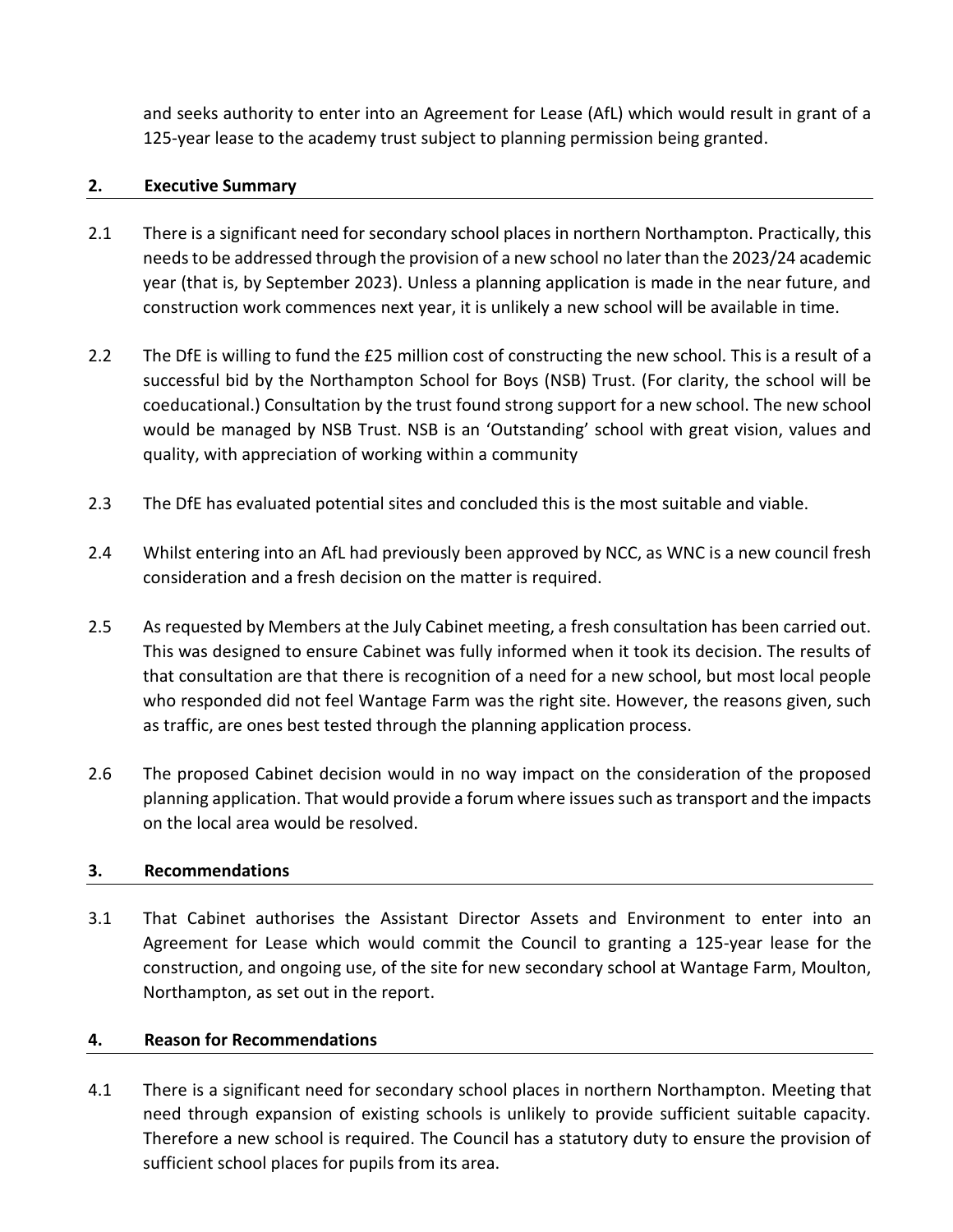- 4.2 The Government via the Department for Education (DfE) and Education & Skills Funding Agency (ESFA) is willing to fund a new free secondary school which will meet that need. This would be operated by the NSB Trust, which operates the 'Outstanding' Northampton School for Boys.
- 4.3 Consideration of options has identified land owned by the Council at Wantage Farm as the most credible site for the new school. No other viable or more suitable sites have been identified, despite examination.
- 4.4 The DfE will only invest in the new school if it has secure title to the land, by way of an AfL which would, if planning permission is granted, result in the grant of a 125-year lease to the academy trust.
- 4.5 The Council has consulted on the proposed disposal. The consultation has identified recognition of the need for a new school, alongside majority opposition to this site. The reasons given by respondents have been carefully considered and none were found that would justify not proceeding. In particular, many objections relate to matters more appropriately tested by the planning system.
- 4.6 If the Council did not enter into the AfL it would still need to provide the school places. This would probably result in the same site being used, but at the Council's cost. This is estimated at £25 million.

#### **5. Report Background**

- 5.1 This report deals with matters arising under the life of Northamptonshire County Council (NCC) as local education authority, and since  $1<sup>st</sup>$  April 2021 WNC (having taken on that role). Where 'Council' is used it refers to either, as appropriate for the time in question.
- 5.2 It has been identified that there is likely to be a shortage of secondary school places in West Northamptonshire in coming years. The consultation document attached to this report as Appendix A sets out a full analysis of the demand for secondary school places in the wider Northampton area in forthcoming academic years. There is a forecast deficit of secondary school places, and the delivery of new housing development will exacerbate this issue.
- 5.3 For the reasons set out in Appendix A it is highly unlikely that WNC will be able to provide sufficient temporary 'bulge' capacity at existing schools in the area after the 2022/23 academic year. This would mean WNC would fail in its statutory obligation of providing a sufficiency of school places from the 2023/24 academic year onwards in the Northampton area.
- 5.4 A free school was approved by the DfE for north of Northampton which would address this as well as assisting with general pressures on secondary places in this area. The approved bid came from the NSB Trust, which operates the 'Outstanding' Northampton School for Boys.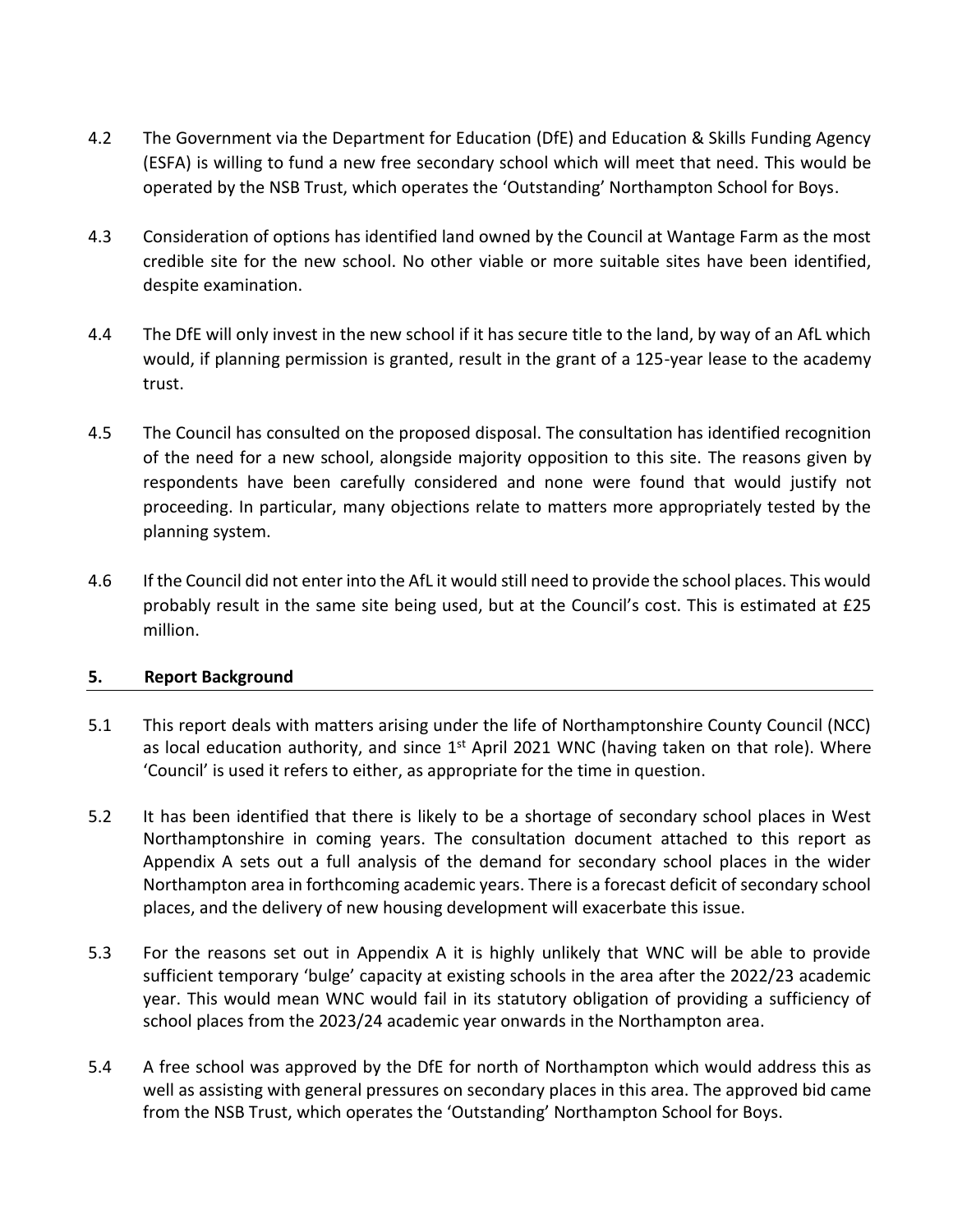- 5.5 As is normal, the ESFA then conducted a site search for land on which to construct the school. This site search included various pieces of land owned by the Council, including its strategic development land at Wantage Farm. This site was found to be the most suitable by the DfE and it has accordingly undertaken feasibility work prior to submitting a planning application.
- 5.6 Wantage Farm had been retained by the Council on the basis that there was medium to long term development potential, although it is currently not allocated for development. Any proposals for the site would need to follow a suitable planning process and would be subject to the consultation and assessment that are associated with that process.
- 5.7 Given the level of due diligence that needed to be completed on the site, the Council granted a licence to the DfE allowing it to undertake surveys and ground investigation works to assess the viability of the site and to inform their possible future planning application.
- 5.8 Given the level of cost involved, the DfE required the Council to enter into an AfL committing the Council to granting a 125-year lease to the academy trust once planning permission had been obtained and the building constructed. The AfL was approved by an NCC Cabinet Member decision in March 2021 but there was insufficient time prior to vesting day for this decision to be implemented. A new decision was therefore required.
- 5.9 At Cabinet in July 2021 Members requested that further public consultation take place before a decision was taken on the disposal. The nature of, and responses to, that consultation are set out in section 7.4 below. In summary, whilst there is clearly local opposition to the scheme, it is far from universal. More importantly, none of the reasons given for opposing this site for the new school are considered sufficient to over-ride the need to provide school spaces, or are matters properly resolved through the planning process.
- 5.10 Authority is therefore sought to enter into an AfL with the DfE for a new 125-year lease on the site for the provision of a new secondary school as set out in this report. While the lease would be conditional on the delivery of the secondary school, by entering in to such an agreement WNC would be committed to granting the 125-year lease once the various conditions are met. The lease would be at a peppercorn (no rent or premium charged).

# **6. Issues and Choices**

- 6.1 As identified above, there will be a shortage of secondary school places in Northampton in future years. On this basis, the Council previously offered some of its development land to secure the investment from the DfE in the new school. While WNC could take the decision not to offer the land, by doing so it would likely lose the investment in the school and would be at significant risk of failing to meet its statutory obligation to provide enough secondary school places.
- 6.2 While various sites were considered by the DfE, the Wantage Farm site was deemed to be the most suitable and viable.
- 6.3 By making the proposed decision, WNC would agree to grant a 125-year lease on the relevant part of this site and would no longer be able to generate any future development proceeds from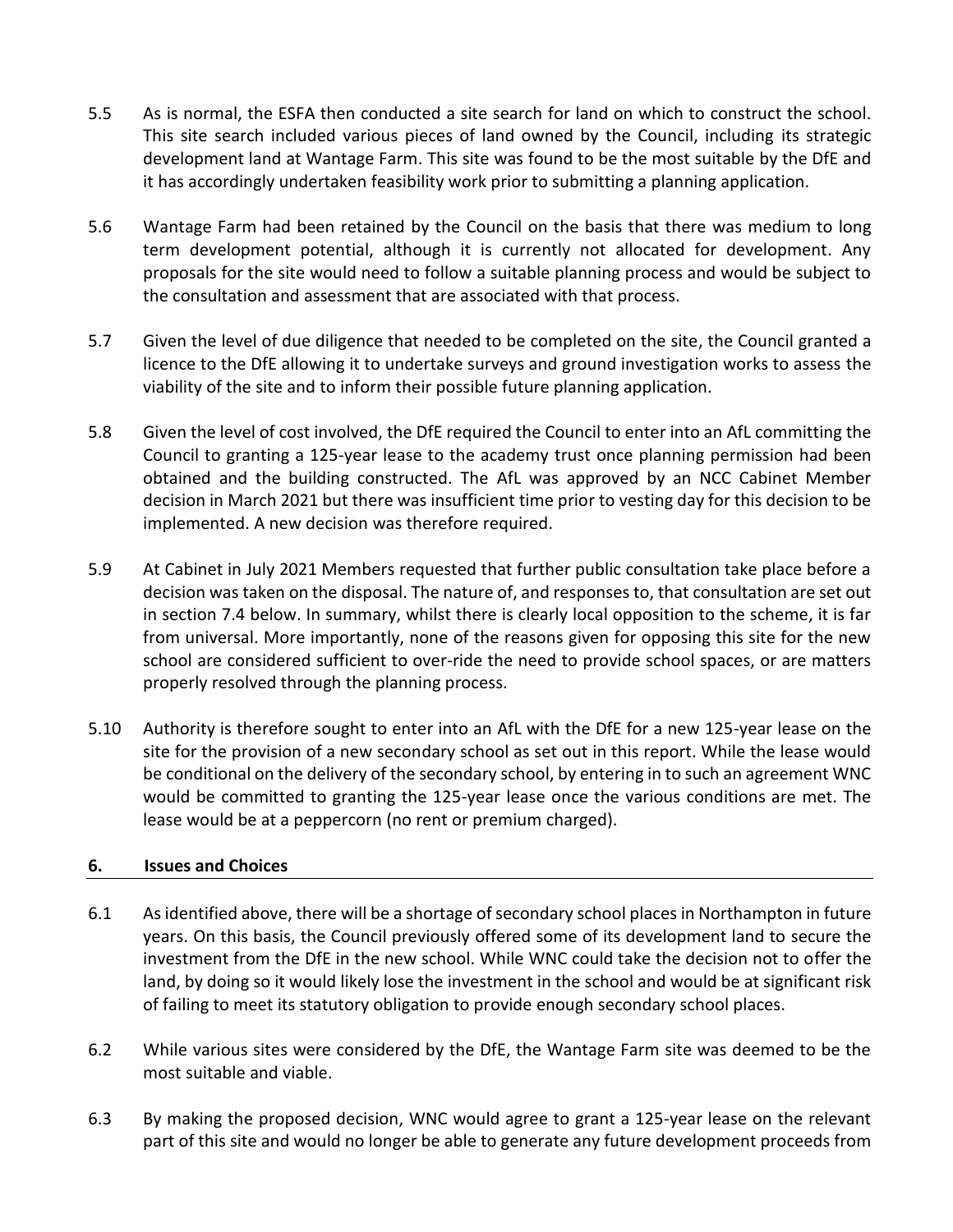it. As discussed earlier, the site is not currently allocated for development and therefore the future planning status cannot be determined with any degree of certainty at this stage.

- 6.4 The site in question extends to around 10ha (24 acres) and was last used for agricultural purposes. It is not currently possible to accurately assess the future development potential of the site, not least as ground conditions, highway implications, and acceptable site densities are unknown. However, if the site were to secure residential planning permission, then it is possible that site could command a value of around £10 million. There is significant risk attached to this assumption at present. It may however be considered a reasonable upper bound.
- 6.5 This potential loss of financial receipt needs to be considered against the £25 million estimated build cost of the secondary school which would have to be funded by WNC if the current proposal was not to proceed. Additionally, when considering sites for new secondary schools it is likely that WNC would have needed to look at land within its own portfolio before approaching the market. It is therefore likely that if WNC needed to build the secondary school itself, that Wantage Farm would have been identified as the most viable solution. Alternatively, the Council would have to purchase land, at cost.
- 6.6 Even if an alternative site in the vicinity of Northampton was available and purchased, the nature of the area means that many of the same concerns raised about this proposed development would also arise.
- 6.7 Therefore it is considered that none of the concerns raised by residents or other stakeholders would justify not proceeding with the proposed AfL.

# **7. Implications (including financial implications)**

#### 7.1 **Resources and Financial**

- 7.1.1 As discussed in more detail at 6.4 and 6.5 above, the site was being held as a future strategic development site but is not currently designated for development. While WNC would be giving up future development land, its potential, and the timescale for any development is unknown. By not moving forward, WNC would not have sufficient school places and may need to wholly fund an alternative solution.
- 7.1.2 The Council could develop a new school on the land but would have to fund the total cost. This proposal secures investment from the DfE to construct the new school. Having to fund the construction of a new school would require the Council to source around £25m of capital funding which it currently has not budgeted for. It would also still lose the land value or pay to purchase alternative land.

#### 7.2 **Legal**

7.2.1 While WNC is not under a statutory obligation to transfer or grant a lease of the site, the proposed agreement for lease is necessary to secure the agreement of DfE to make the investment and construct the school on the site.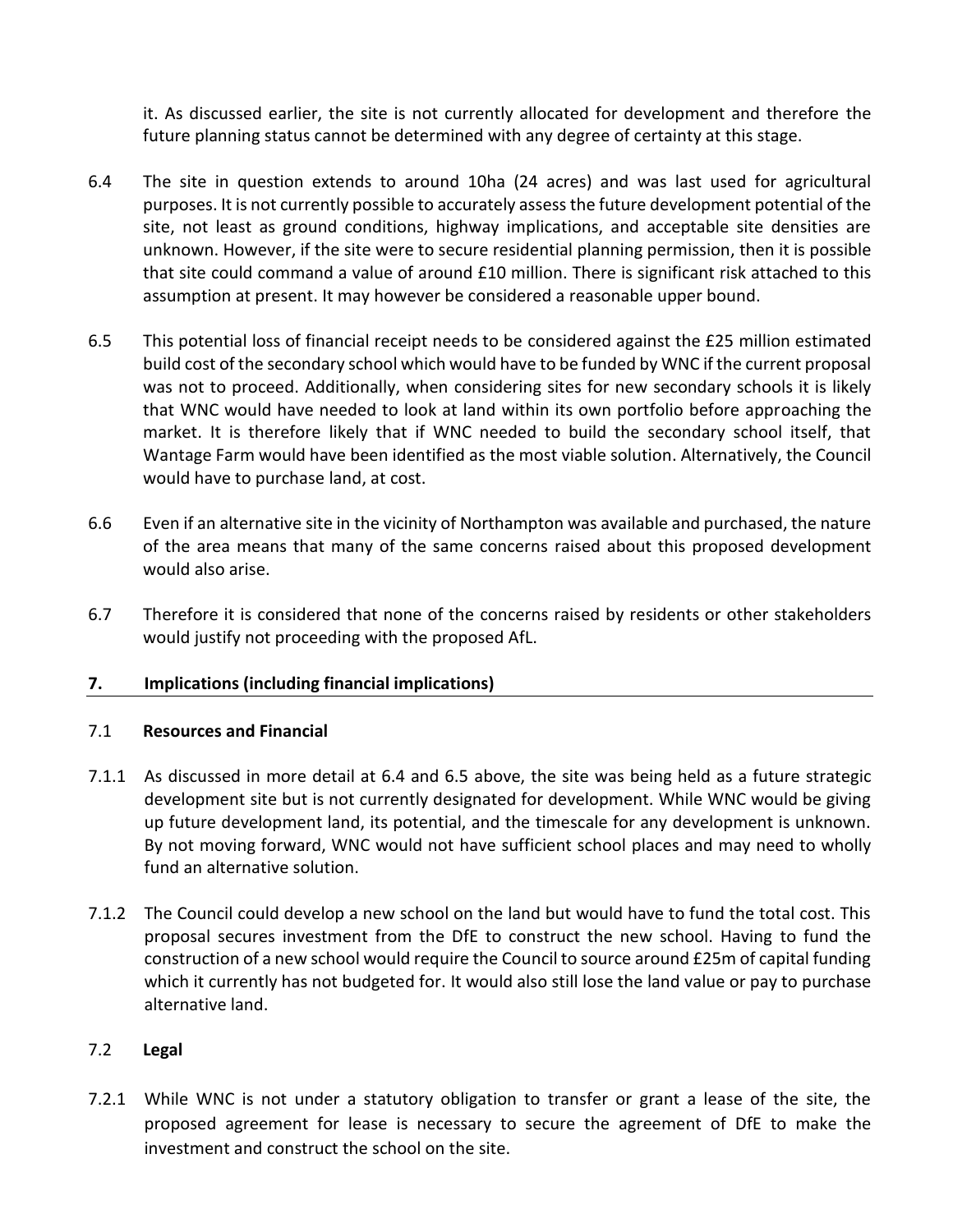7.2.2 Under Section 123(2) of the Local Government Act 1972 the Council cannot dispose of land by freehold or leasehold of more than seven years' duration at less than the best consideration reasonably obtainable (called in this report "best price") without the consent of the Secretary of State. Consent for disposals at up to £2m million less than best price is given by the General Disposal Consent (England) 2003 if the Council considers the disposal would benefit the social, economic or environmental well-being of the area. In this case, it would clearly be reasonable for the Council to consider that the disposal would benefit the social well-being of the area by enabling young people to have secondary education readily available to them. If it is concluded that the under-value exceeds the £2m permitted by the General Consent specific consent would be sought.

# 7.3 **Risk**

- 7.3.1 If the Council enters into the agreement for lease the risks of delivery would lie with the DfE. It would have to obtain planning permission and other consents, procure a building contractor and manage the process to completion. There is therefore little risk to the Council from entering into the AfL.
- 7.3.2 As highlighted previously, the principal risk surrounds not making the decision to enter into the AfL. Without this commitment, the DfE would not proceed with the investment and WNC would be at risk of not being able to fulfil its statutory obligation to provide sufficient school places. In addition to this, WNC would be left with a requirement to fund the development of the new school at an estimated cost of £25m which it has currently not budgeted for.

# 7.4 **Consultation**

- 7.4.1 As requested at July Cabinet, a period of consultation on the proposal to dispose of the Wantage Farm site to the Department of Education (DfE) for the provision of a new secondary free school to serve Northampton was conducted between 4<sup>th</sup> August and 3<sup>rd</sup> September 2021.
- 7.4.2 The consultation used the following approaches to allow stakeholders to respond:

| <b>Consultees</b>                                | <b>Contact Mechanism</b>                  |
|--------------------------------------------------|-------------------------------------------|
| Local MPs, ward councillors and parish councils  | Direct email                              |
| All residents of Moulton Parish, Overstone       | Direct mail-out to all residences located |
| Parish, and Moulton Leys and Southfields estates | within these areas                        |
| (5,020 dwellings)                                |                                           |
| All other stakeholders                           | Press releases and promoted via WNC       |
|                                                  | social media channels                     |

- 7.4.3 In each case people could respond with an email, letter or by completing an online questionnaire.
- 7.4.4 The consultation document on this subject is provided as Appendix A to this report. The document provided details relating to:
	- The current and historical demand for school places in the wider Northampton area.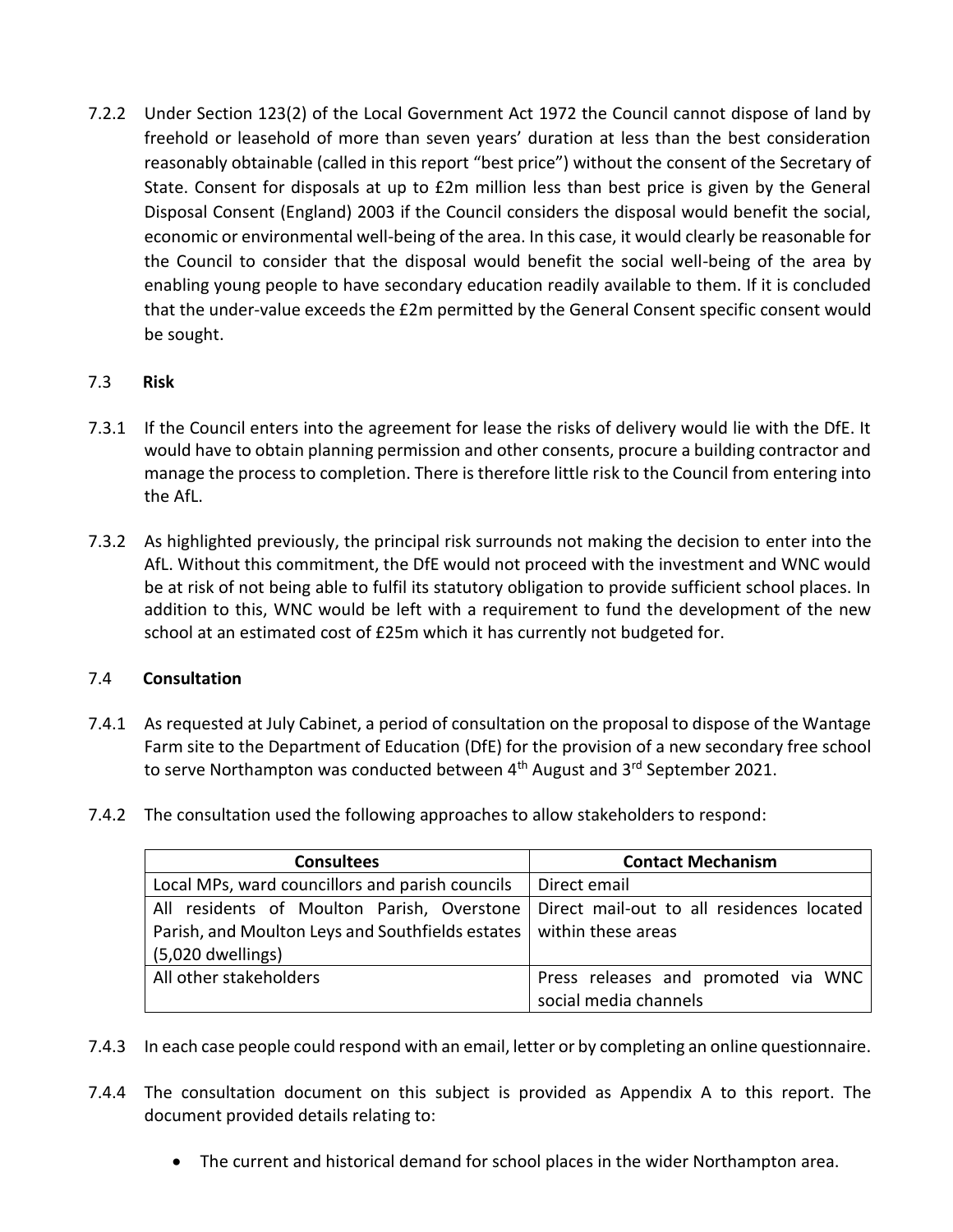- An examination of why existing schools within the area cannot be extended further.
- The future demand for school places in the wider Northampton area.
- The future impact of new housing development on the demand for secondary school places.
- Details relating to alternative sites for a new secondary school that have been explored.
- Details relating to the central government delivered free school programme.

#### 7.5 **Analysis**

- 7.5.1 At the point the period of consultation concluded on 3<sup>rd</sup> September 2021, 688 responses had been received, broken down as follows:
	- 660 online questionnaires
	- 34 written responses by emails or letter
	- 18 comments on the Council's social media channels, of which 3 resulted in further replies.
- 7.5.2 The number of responses received to this consultation represents a response rate of 13.7% of the 5,020 dwellings contacted directly, although some responses will have been from people other than those residents.
- 7.5.3 The stakeholders that responded to the online consultation and their interest are categorised within the table below. Stakeholders were able to state more than one category of interest, so the figures contained exceed the total number of respondents.

|                                                 | Number of      | Percentage of |
|-------------------------------------------------|----------------|---------------|
|                                                 | responses      | respondents   |
| A local resident                                | 527            | 80.0%         |
| A parent / guardian of a secondary school pupil | 181            | 27.5%         |
| A young person currently of school age          | 16             | 2.4%          |
| A provider of services to secondary schools     | 3              | 0.5%          |
| A voluntary, community/charitable organisation  | 5              | 0.8%          |
| A West Northamptonshire Councillor              | $\mathfrak{p}$ | 0.3%          |
| A town or parish councillor / council           | 9              | 1.4%          |
| An educational professional                     | 49             | 7.4%          |
| Community / residents' organisation             |                | 0.2%          |
| Other                                           | 16             | 2.4%          |

Of the 660 responses to the consultation, 659 responded to this question.

7.5.4 The consultation document and online questionnaire focussed on a number of key themes and questions, these are identified and the responses received to each question/theme are detailed below.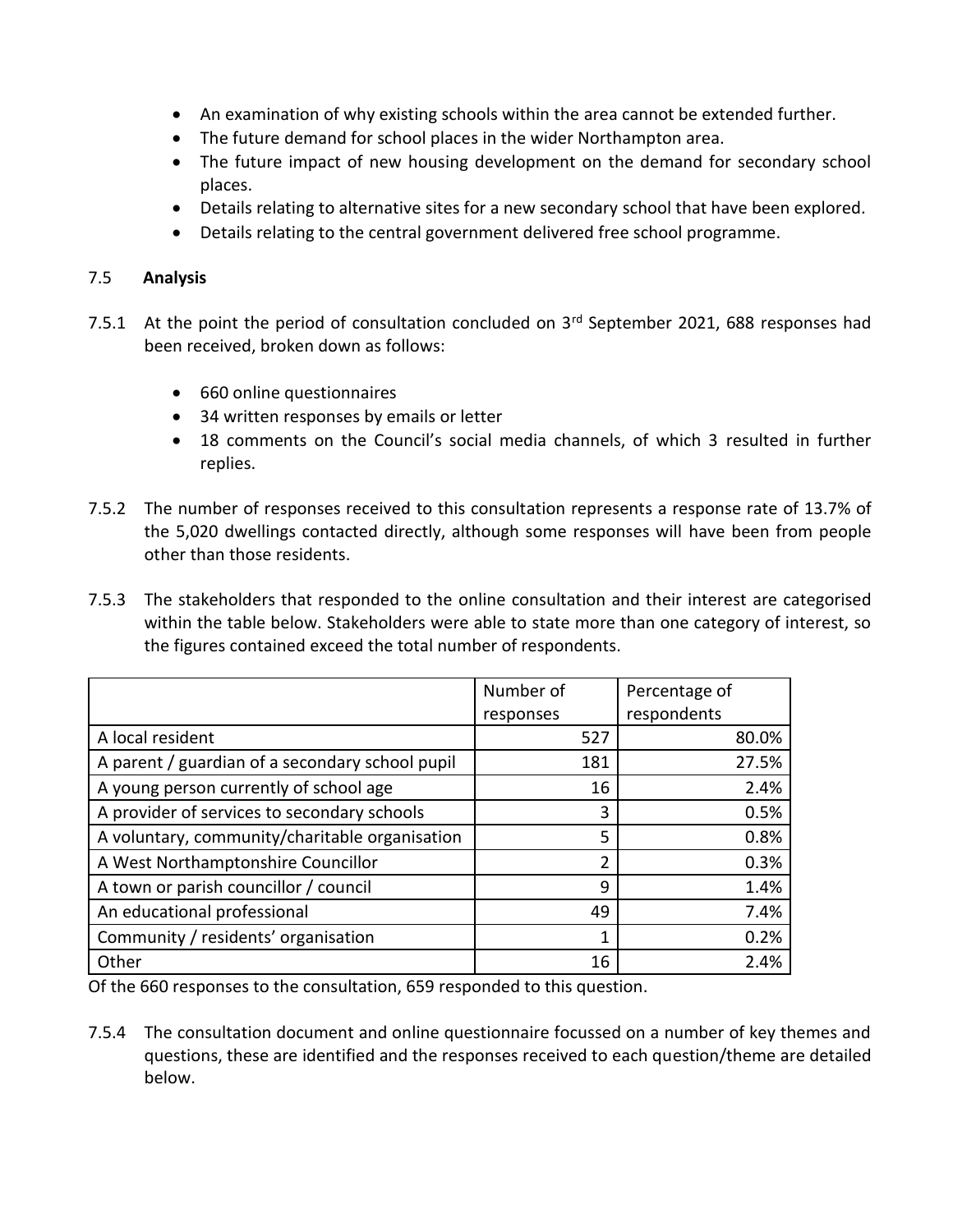# **Q. Do you agree with our assessment that there is a need for more secondary school PLACES in Northampton?**



Of the 660 responses to the online consultation, 635 responded to this question.

|              | Number of | Percentage of |
|--------------|-----------|---------------|
|              | responses | responses     |
| Yes          | 472       | 74.3%         |
| <b>No</b>    | 56        | 8.8%          |
| Maybe        | 65        | 10.2%         |
| Don't know   | 42        | 6.6%          |
| <b>Total</b> | 635       | 100.0%        |

## **Q. We think that a new secondary school is needed in Northampton. Do you agree that a new secondary SCHOOL is needed in Northampton?**

Of the 660 responses to the online consultation, 635 responded to this question.



|     | Number of | Percentage of |  |
|-----|-----------|---------------|--|
|     | responses | responses     |  |
| Yes | 452       | .2%           |  |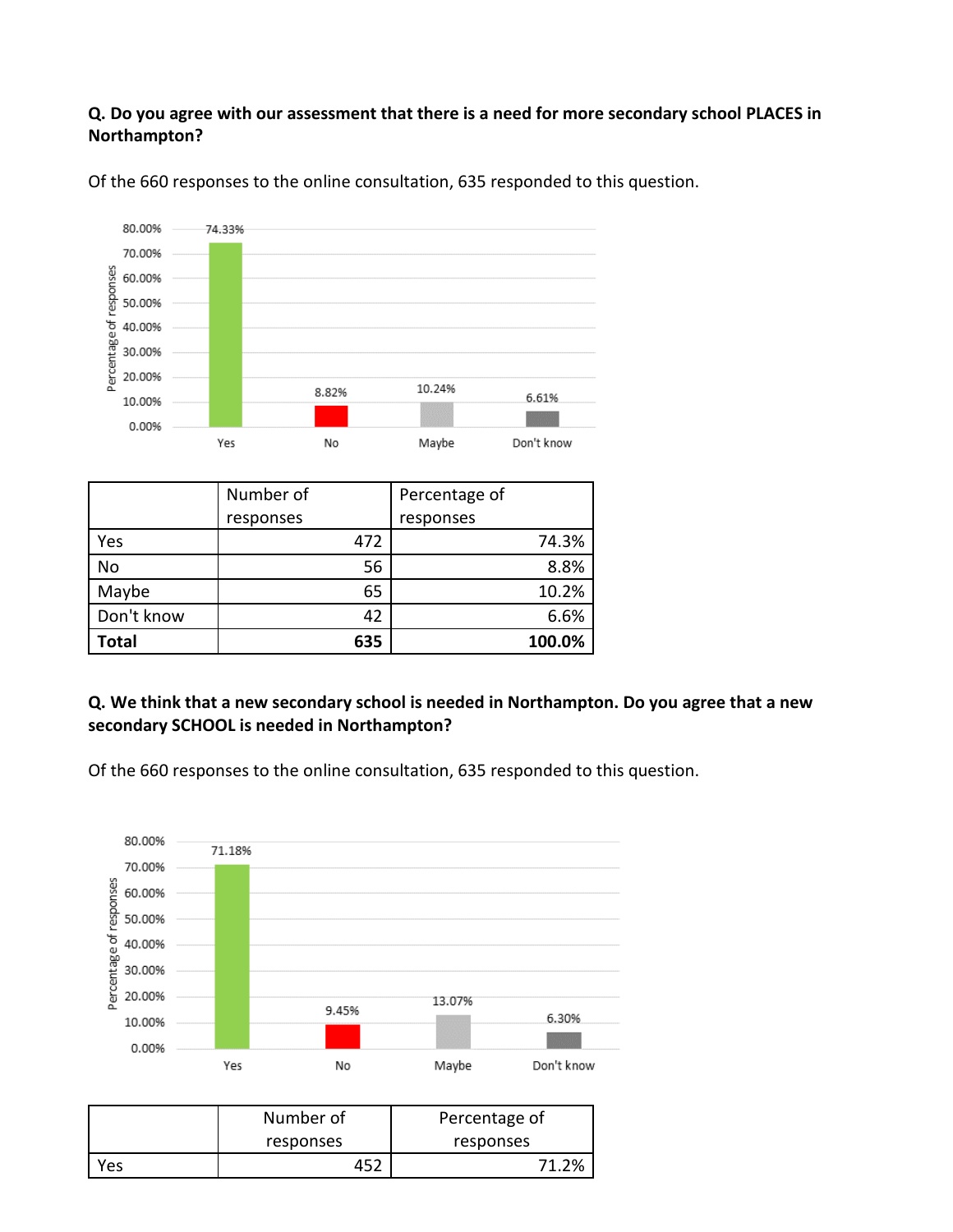|            | Number of | Percentage of |
|------------|-----------|---------------|
|            | responses | responses     |
| No         | 60        | 9.5%          |
| Maybe      | 83        | 13.1%         |
| Don't know | 40        | 6.3%          |
| Total      | 635       | 100.0%        |

## **Q. Assuming that a new secondary school is needed in Northampton, to what extent do you agree or disagree that the proposed site of Thorpeville, Moulton is suitable?**

Of the 660 responses to the online consultation, 585 responded to this question. Please note 'Other' includes: Don't know (6 responses), I have no opinion (4) and Not applicable (3).



|                        | Number of | Percentages of |
|------------------------|-----------|----------------|
|                        | responses | responses      |
| Strongly agree         | 170       | 29.1%          |
| Tend to agree          | 85        | 14.5%          |
| Neither agree/disagree | 28        | 4.8%           |
| Tend to disagree       | 47        | 8.0%           |
| Strongly disagree      | 242       | 41.4%          |
| Other                  | 13        | 2.2%           |
| Total                  | 585       | 100.0%         |

- 7.5.5 Responses received to the consultation clearly emphasise that respondents agreed with WNC's assessment that an increased number of school places are required to serve Northampton (74%) and also that there was a need for a new secondary school in the town (71%).
- 7.5.6 However, responses in respect of questions relating to whether or not stakeholders believed Wantage Farm to be the right location for a new school were mixed. 49% of respondents 'tended' or 'strongly' disagreed that Wantage Farm was a suitable site for a new secondary school, whilst just under 44% of respondent 'tended' or 'strongly' agreed that that the site was suitable.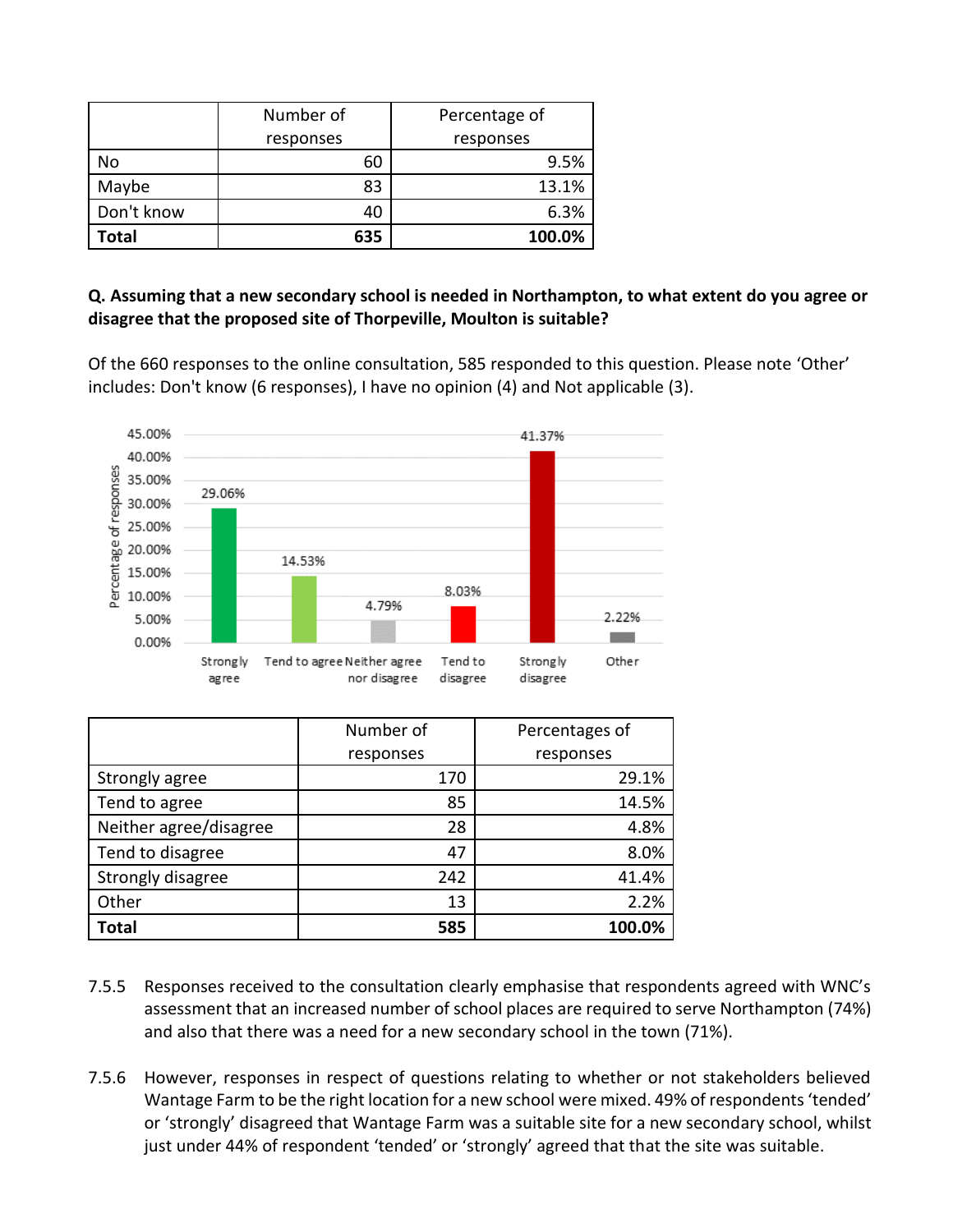- 7.5.7 The online questionnaire itself generated a total of 935 comments. Whilst some respondents expressed their support many raised objections, as summarised in section 7.6.
- 7.5.8 The 34 written responses in the form of letters and emails are not included in the numerical analysis above. Of these, 29 expressed general opposition and 5 expressed general support. The vast majority of concerns were regarding traffic congestion and road safety. These was followed by concerns over the impact on the local environment and wildlife. Several respondents also proposed alternative sites.
- 7.5.9 As noted above, the Council's social media channels generated 18 comments, from which 3 comments posted resulted in further replies. Comments received (again, not included in the numerical analysis above) mostly mirrored those made by other respondents.

#### 7.6 **Consideration of objections**

7.6.1 The objections and other comments received fall into a small number of themes. These are summarised here, and comments made in relation to each theme.

#### 7.6.2 **Highways, volume of traffic and congestion issues**

The substance to these objections can be summarised as follows:

- a) Volume of traffic in local area/impact upon the 'old A43'.
- b) The new school would increase traffic through Moulton village which is already congested at peak times.
- c) The village already experiences heavy traffic volumes due to the existing education provisions located within it.
- d) Increased traffic control measures would be required to allow any students attending the school from the Overstone Leys development to safely walk to school.

Each of the issues listed above would be tested through the planning application process, which would include assessment of traffic impacts and test whether or not the road network in the area could accommodate the number of journeys that are likely to be generated by the proposed school. Planning permission would not be granted until testing exercises of the local road network have been conducted and it has been shown that the local network could satisfactorily accommodate the journeys.

Specifically on item (d), there does not appear to be any reason that additional crossings of the 'new' A43 could not be provided, if it was established these were required.

Under the proposed terms, if planning permission was not obtained the lease would not be granted. The Council would then be free to decide what to use the site for. Of course, that all local residents and any other interested stakeholders will have the ability to respond to and inform the planning process by responding to that consultation once it has been launched.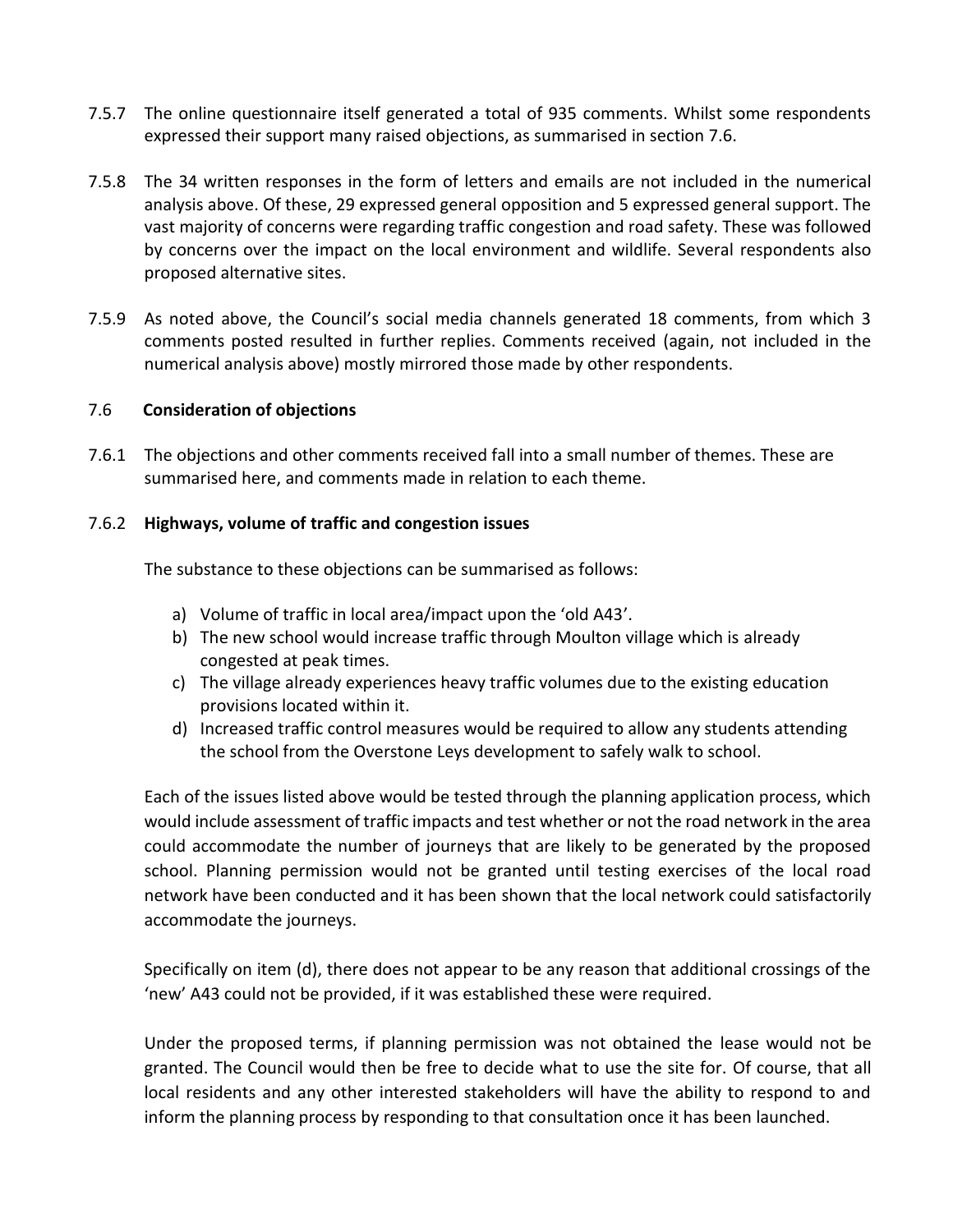Concerns were also raised by several people about the potential impact of the school on public footpaths DD2 and DD16, which effectively form the boundary of the site. It is intended these are retained or, if preferable, relocated to the far side of the field boundaries. The view from the footpaths would of course change, but their essential function would remain.

#### 7.6.3 **Loss of green space and environmental issues**

The substance of these objections can be summarised as follows:

- a) Building on this site would mean the loss of the only green space in Moulton.
- b) Impact upon dog walkers that utilise the site or the adjoining Crowfield nature reserve.
- c) Impact upon new and existing wild and plant life at Crowfield nature reserve.
- d) Increased pollution.

In considering these issues it should be noted that there is no lawful access to the site for walking or public recreation. Some informal use has developed, but it is not intended this would continue in any event. For clarity, the Crowfield nature reserve is not part of the proposed school site.

Each of the issues listed above would be tested through the planning application process, which would include assessment and testing of the environmental impact of the proposed new school. Any planning permission could include planning conditions to require measures be taken that would mitigate the environmental impact the school would have. If on balance the view was that the adverse environmental impacts would be too great, then planning would not be granted.

Under the proposed terms, if planning permission was not obtained the lease would not be granted. The Council would then be free to decide what to use the site for.

#### 7.6.4 **Location**

The substance to these objections can be summarised as follows:

- a) Brownfield sites in other locations should be considered, such as former middle school sites or the 'Old Station Yard' Brixworth.
- b) The school is being built in Moulton, a village that is already served by a primary, secondary and further education provision.
- c) There has been too much development in Moulton already.

A significant number of alternative sites have been considered for the location of a new secondary school within the wider Northampton area by both the Council and the Department for Education, none of which were identified as being either viable at or more viable than the proposed site at Wantage Farm. There are no remaining Northampton middle school sites available for this use (the last remaining site was Parklands Middle School, which has been sold). Brixworth is not a location that could practically or sustainably serve to meet demand from both an area of basic need demand (Northampton town), and nor is it in the immediate vicinity of large scale new housing development. None of the sites suggested in consultation responses were viable alternatives to the land at Wantage Farm.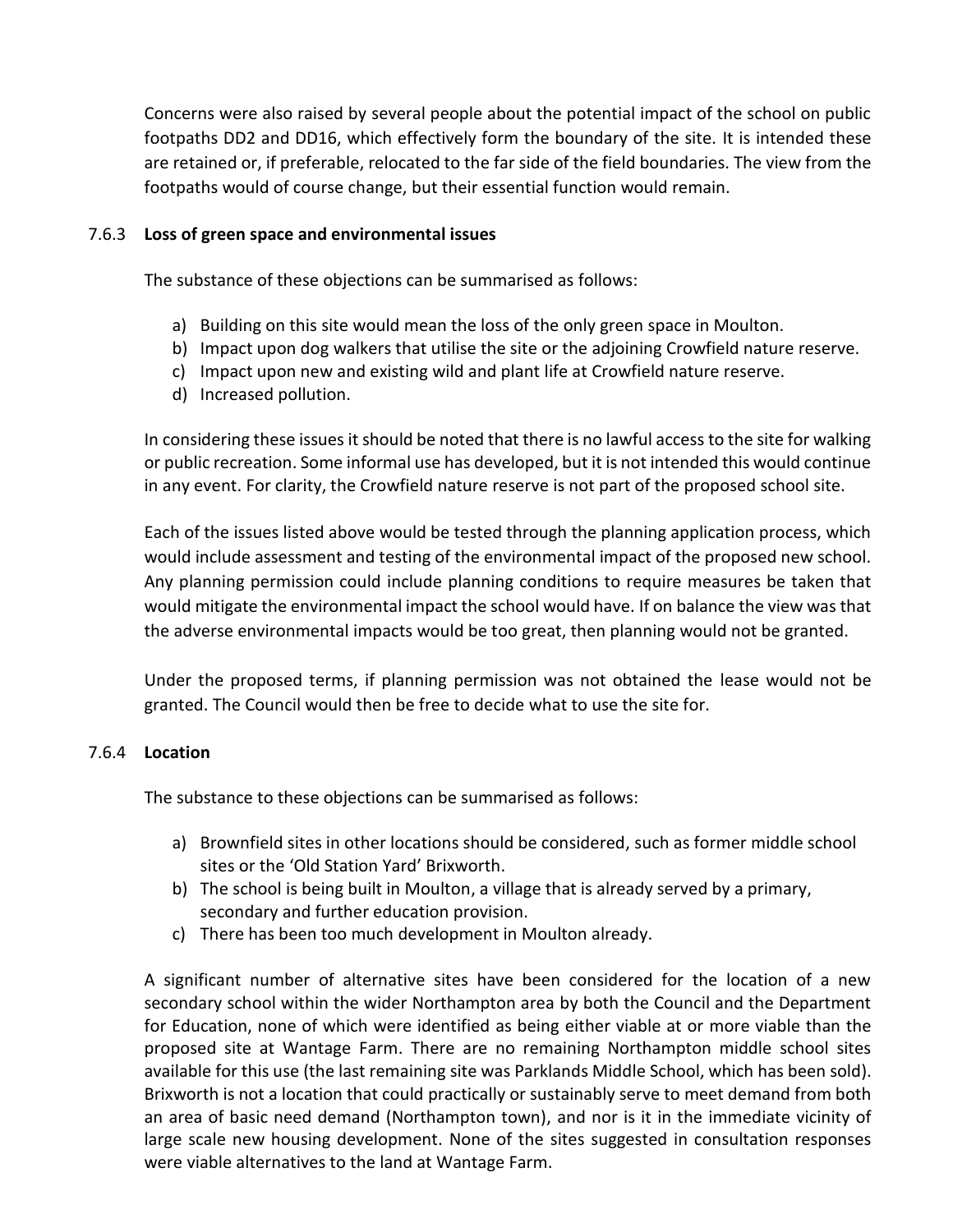Whilst it is acknowledged that there are other education provisions located in close proximity to the proposed new school site, this is not an uncommon situation in growing areas. There are other areas around Northampton with a larger number of provisions that are co-located. For example, St Gregory's and The Arbours Primary Schools, Weston Favell Academy and Northampton College are all located within 800m of each other. In any event, the mere number of educational institutions in proximity is not material. What matters is whether they would meet demand (and it is the view of WNC school place planning and of the DfE that this site would) and whether they would create unacceptable traffic or other environmental issues (which is a matter the planning process will establish).

The development of Moulton has followed from the need for housing in the area of Northampton. The provision of a school at this location might be considered beneficial in that regard, as it would prevent this site coming forward for housing and retain a large area of open land between Moulton and the adjacent parts of Northampton.

#### 7.7 **Consultation conclusions**

- 7.7.1 Further consultation was requested by Members with a view to canvassing the opinion of local residents and all other interested stakeholders on the proposal to make the Wantage Farm site available to the DfE for the provision of a new secondary school, to ensure that a fully informed decision was able to be made in respect of this proposal.
- 7.7.2 The need for new secondary capacity in the area to be addressed through the provision of a new secondary school is clear and was supported by the response received to the consultation (over two-thirds agreement that a new school is required).
- 7.7.3 This need is also supported by the approval of the free school submitted by the Northampton School for Boys Charitable Trust by the DfE under the Wave 14 free schools programme. One of the key criteria for approval of a Wave 14 free school bid was that it would serve an area need for school places.
- 7.7.4 Objections to the proposal received as part of the consultation centre on one of a small number of themes, namely highways, congestion and volume of traffic concerns, loss of green space and environmental concerns and that the Wantage Farm site is not the right location for the school.
- 7.7.5 Each of these themes of objection would be considered as part of the planning application process to which all interested stakeholders would be able to respond and make their views known. The planning application process would consider objections and may result, as it judged to reflect the planning balance, a decision to approve or reject, and if approval is given conditions may be imposed to manage any adverse impacts.
- 7.7.6 It is therefore recommended that Cabinet approve this proposal to make the Wantage Farm site available to the DfE on 125-year lease, with AfL containing a condition that the grant of lease would be dependent on planning approval being granted. The AfL would also contain other relevant provisions to protect the parties' interests. Minor changes to the boundary may be made if necessary to enable the development or protect the Council's interests.